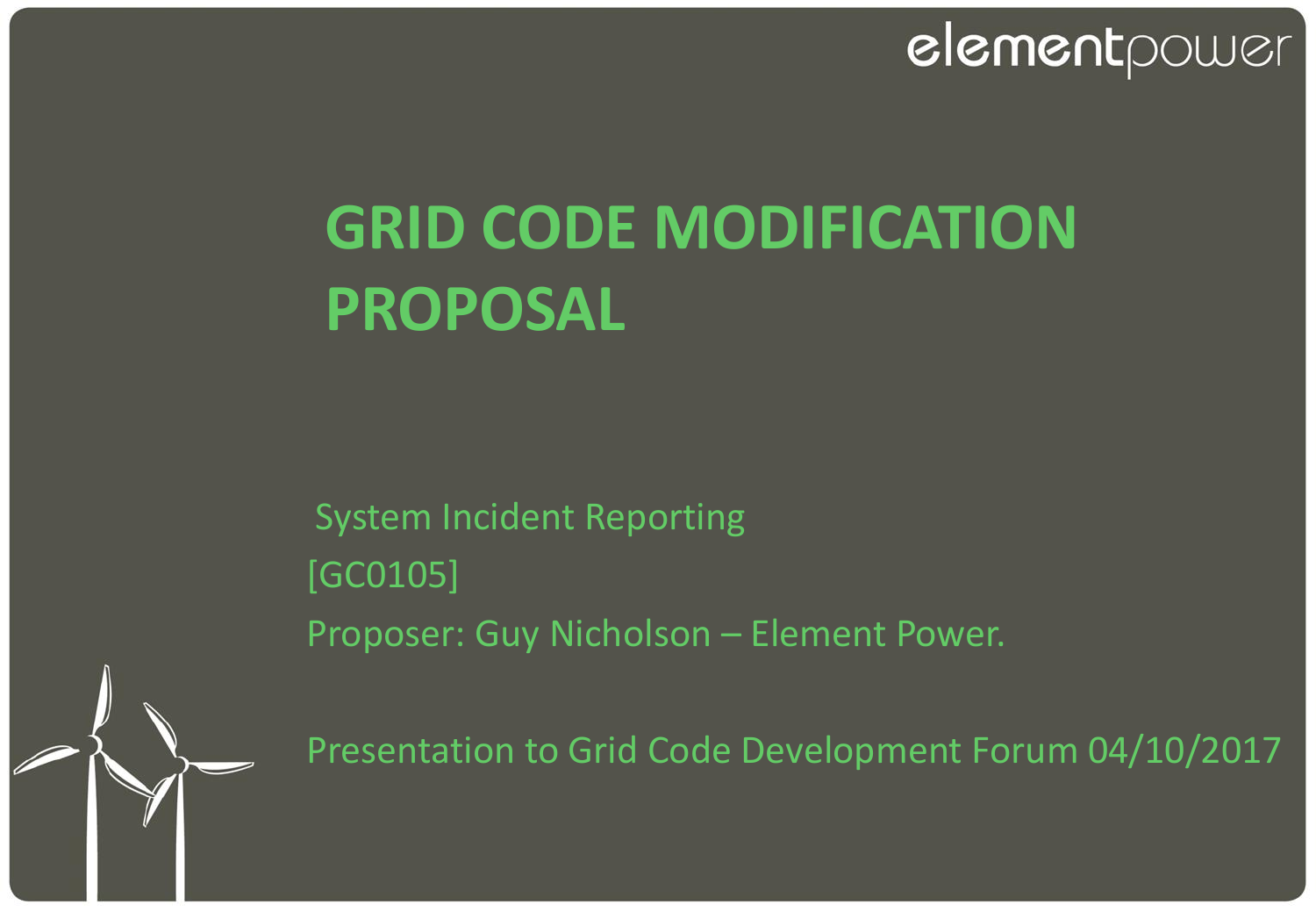## BACKGROUND

#### Report of the National Grid Investigation into the **Frequency Deviation and Automatic Demand Disconnection** that occurred on the 27<sup>th</sup> May 2008

#### **Issued: February 2009**



Under the auspices of the GB Grid Code Review Panel, a reporting procedure was established in 1997 where the DNOs are required to provide National Grid with information on embedded generation that may have tripped in the event of a significant incident on the GB Transmission system including generation trips causing large frequency deviations.

Grid Code Panel established a reporting procedure in 1997 to report in system incidents and distributed generation trips.]

Reports to the panel were  $\sim$ every year.

This procedure was referenced in the report on the May 2008 incident.

However the reporting has never been codified in the Grid Code.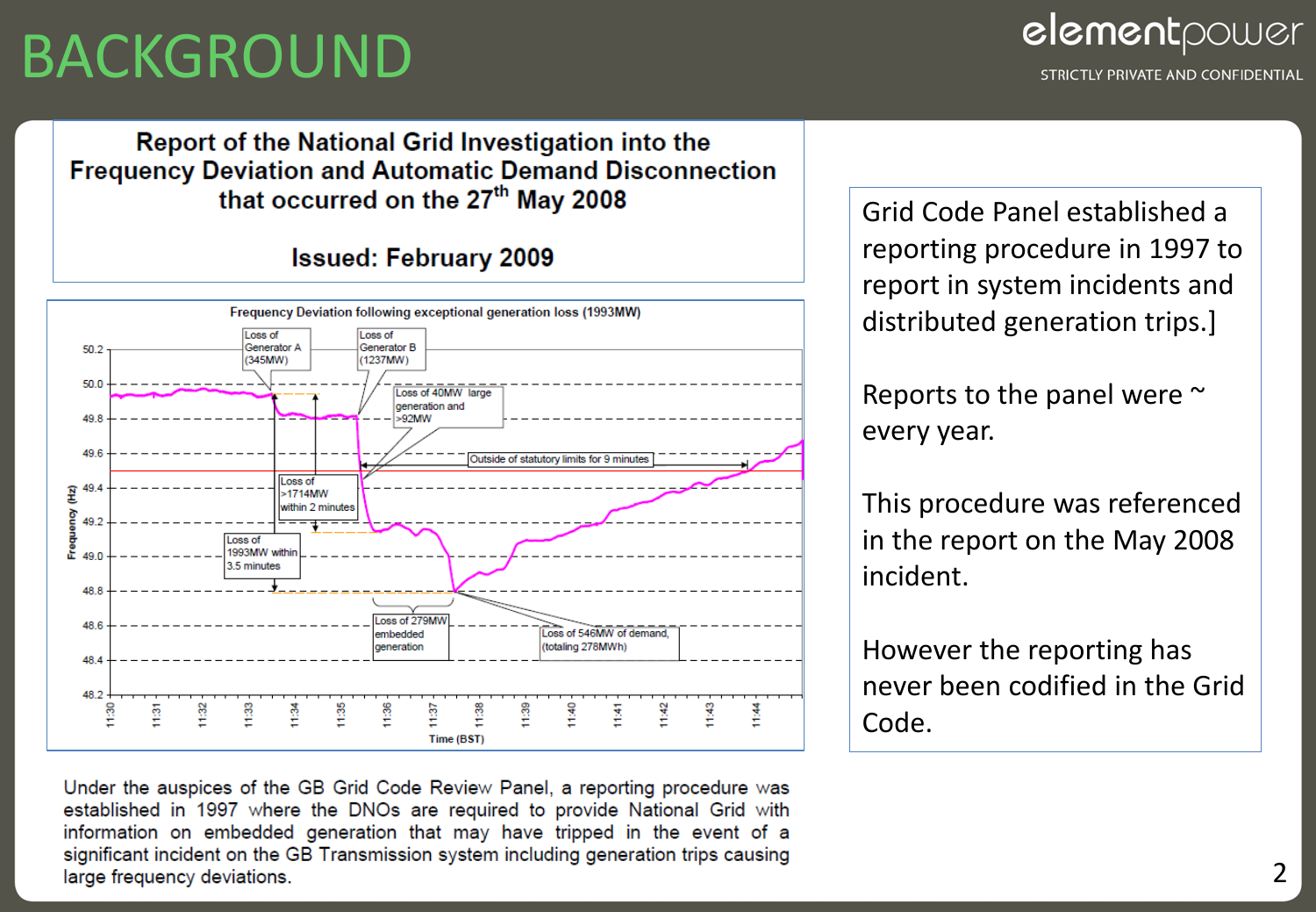## PREVIOUS REPORT EXTRACT

STRICTLY PRIVATE AND CONFIDENTIAL

#### GCRP January 2016 pp16/19 **NEW INCIDENTS**

| <b>Inc Date</b> | <b>Inc Timel</b> | <b>DoW</b> | <b>ToD</b> | <b>Size</b><br>Loss<br>(MW) | <b>Reported</b><br><b>Generation</b><br>Lost (MW) | <b>RoCoF</b><br>(Hz/s) | <b>Starting F</b><br>(Hz) | <b>Estimated</b><br><b>Residual H</b><br>Equivalent (s) | <b>Demand</b><br>(MW) | <b>Min/</b><br><b>Max Freq</b> | Event                                                                                                                                          |
|-----------------|------------------|------------|------------|-----------------------------|---------------------------------------------------|------------------------|---------------------------|---------------------------------------------------------|-----------------------|--------------------------------|------------------------------------------------------------------------------------------------------------------------------------------------|
| 24 Dec 2013     | 01:12            | Tue        | Night      | $-925$                      | $\overline{\phantom{0}}$                          | $-0.135$               | 50.05                     | 0.199                                                   | 29137                 | 49.73                          | IFA Bipole 1 following Dung-Sell 2 trip and co-incident with Dung-Ninf<br>2 trip                                                               |
| 24 Dec 2013     | 03:32            | Tue        | Night      | $-925$                      | $\overline{\phantom{a}}$                          | $-0.145$               | 50.11                     | 0.196                                                   | 25248                 | 49.79                          | IFA Bipole 1 co-incident with Dung-Sell 2 trip                                                                                                 |
| 25 Jan 2014     | 08:06            | Sat        | Day        | $-1000$                     | $\overline{\phantom{0}}$                          | $-0.087$               | 50                        | 2.880                                                   | 33716                 | 49.68                          | IFA-Bipole 2                                                                                                                                   |
| 20 Mar 2014     | 23:06            | Thu        | Night      | 500                         |                                                   |                        |                           |                                                         |                       | 50.26                          | Dinorwig 1 & 6 tripped while in pumping mode                                                                                                   |
| 16 Apr 2014     | 20:35            | Wed        | Eve        | $-800$                      |                                                   |                        |                           |                                                         |                       | 49.67                          | Shutdown of Northwest SHETL group; 1000MW lost generation<br>(500mW wind, 250MW hydro, 100MW Glendoe, 150MW Foyers 1)<br>and 200MW lost demand |
| 27 Apr 2014     | 11:37            | Sun        | Day        | $-1000$                     | $\overline{\phantom{a}}$                          | $-0.104$               | 49.98                     | 1.773                                                   | 32946                 | 49.57                          | IFA Bipole 2 followed by Dungeness 2 (545MW) at 11:38                                                                                          |
| 01 May 2014     | 09:52            | Thu        | Day        | $-1280$                     |                                                   |                        |                           |                                                         |                       | 49.56                          | All 4 Staythorpe units                                                                                                                         |
| 08 May 2014     | 18:17            | Thu        | Eve        | $-1000$                     |                                                   |                        | $\overline{\phantom{a}}$  |                                                         |                       | 49.63                          | <b>IFA Bipole 2</b>                                                                                                                            |
| 16 Oct 2014     | 09:06            | Thu        | Day        | $-1000$                     | $\overline{\phantom{0}}$                          | $-0.081$               | 49.93                     | 1.434                                                   | 39793                 | 49.56                          | <b>IFA Bipole 2</b>                                                                                                                            |
| 09 Jan 2015     | 15:56            | Fri        | Day        | $-830$                      |                                                   |                        |                           |                                                         |                       | 49.7                           | Spalding North                                                                                                                                 |
| 13 Jan 2015     | 02:31            | Tue        | Night      | $-285$                      |                                                   |                        |                           |                                                         |                       | 49.8                           | Dinorwig moving to Spin Pump later than expected, frequency trace<br>suggests some other events may have followed this                         |
| 05 Jun 2015     | 14:55            | Fri        | Day        | -950                        | $\overline{\phantom{0}}$                          | $-0.077$               | 49.98                     | 3.268                                                   | 31471                 | 49.68                          | IFA Bipole 2                                                                                                                                   |
| 21 Jul 2015     | 15:28            | Tue        | Day        | $-748$                      |                                                   |                        |                           |                                                         |                       | 49.96                          | <b>IFA Bipole 2</b>                                                                                                                            |
| 06 Aug 2015     | 06:21            | Thu        | Night      | $-1000$                     | $\overline{\phantom{0}}$                          | $-0.103$               | 50.02                     | 3.329                                                   | 24528                 | 49.69                          | <b>IFA Bipole 2</b>                                                                                                                            |
| 11 Nov 2015     | 01:54            | Wed        | Night      | -991                        | $\overline{\phantom{a}}$                          | $-0.119$               | 50                        | 2.921                                                   | 22727                 | 49.6                           | <b>IFA Bipole</b>                                                                                                                              |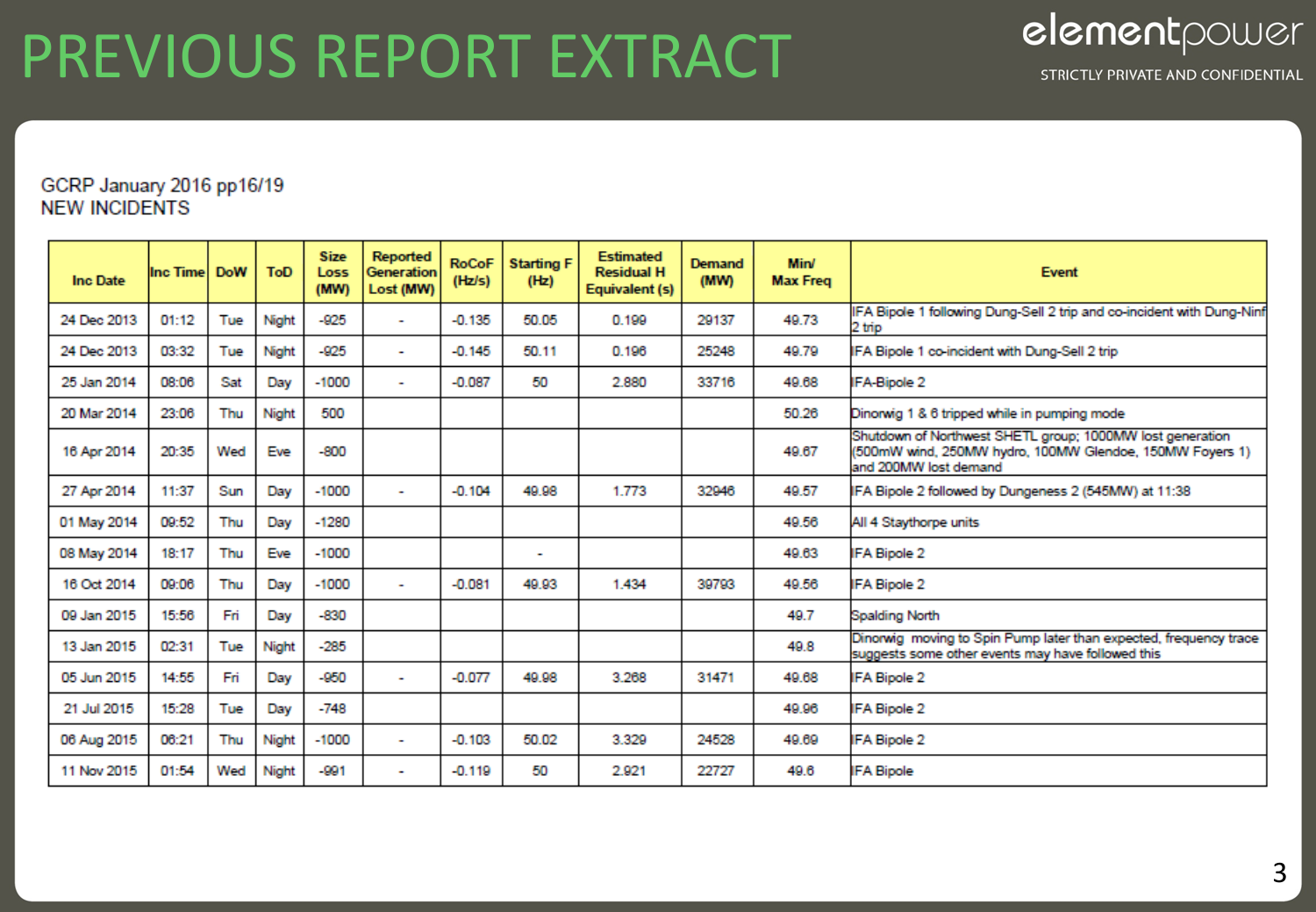### PROPOSED SPECIFICATION FOR REPORT

**STRICTLY PRIVATE AND CONFIDENTIAL** 

elementpower

National Grid shall present to the October Grid Code Review Panel every year a report titled – **System Incidents Report** - containing the following information.

- 1. A record of every trip on the system of a loss of infeed or exfeed (import or export including generation demand and interconnection) of 250MW or more.
- 2. A record of any fault on the transmission network which:
	- a. Was a three phase fault
	- b. Was a three phase to earth fault
	- c. Caused a voltage dip of >50% recorded at any User's site
	- d. Caused the trip on any embedded generator or transmission connected User including interconnectors.
- 3. Any loss of distribution connected generation lost
- 4. Any demand disconnected
- 5. The frequency record (in table and graphical format) at  $\leq$ =1 second intervals for 1 minute before and after the incident.
- 6. The frequency (to 2 decimal places) at the start of the event.
- 7. The frequency (to 2 decimal places) at the end of the event.
- 8. The maximum rate of change of frequency recorded during the event over a time period of 500ms.
- 9. The MW of all individual losses or trips
- 10. The time in hh.mm.ss of all individual losses or trips
- 11. The identity the Users/ Stations/ Interconnectors of all losses or trips.
- 12. The location of any reported transmission faults on the network diagram and geographically.